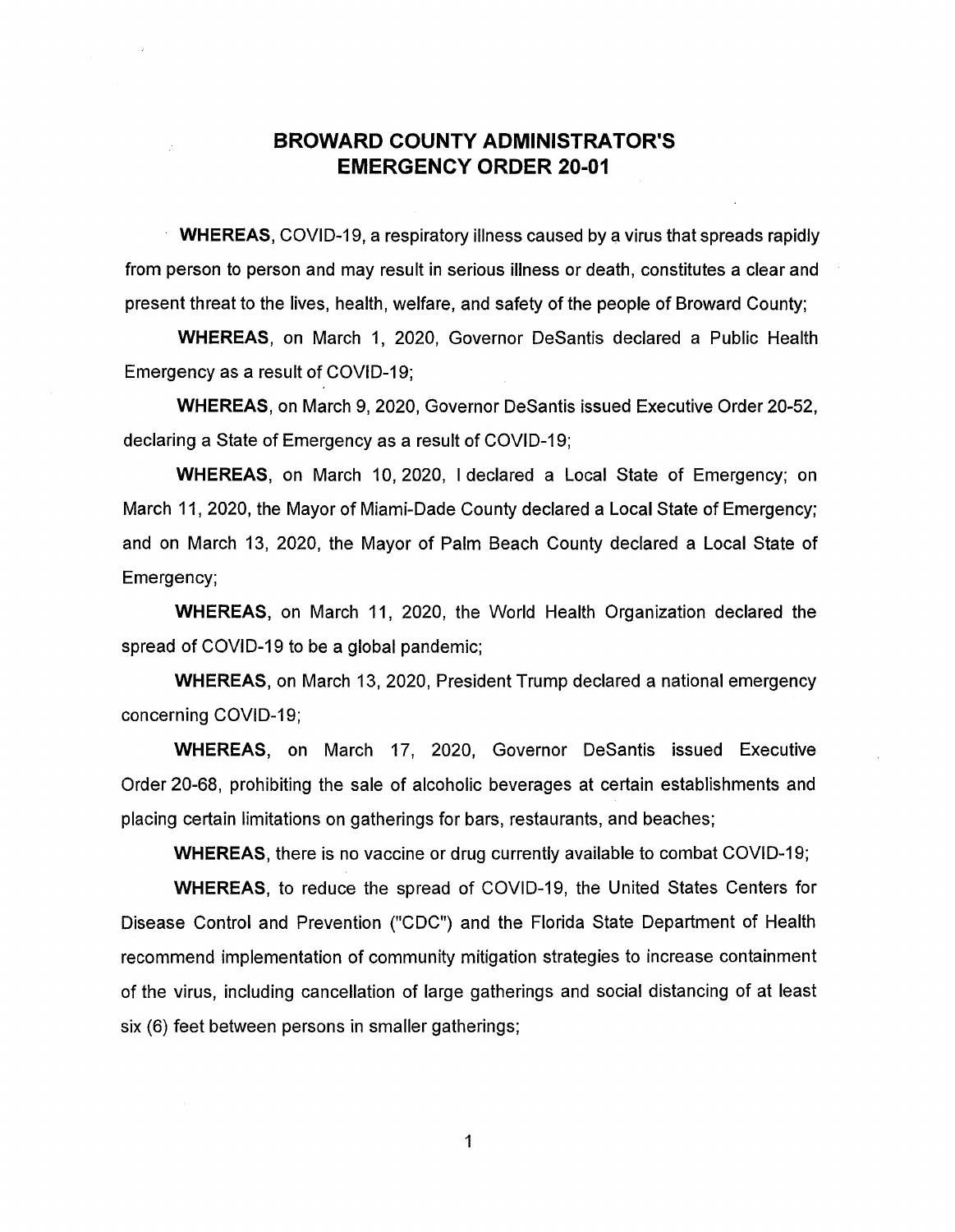**WHEREAS, limitations on gatherings and the use of social distancing to prevent** transmission of COVID-19 are especially important for people who are over sixty (60) years old and people with chronic health conditions because those populations are at a higher risk of severe illness and death from COVID-19. However, it appears that everyone, regardless of age or health condition, is threatened by COVID-19;

**WHEREAS,** the tri-county area of South Florida, comprised of Miami-Dade County, Broward County, and Palm Beach County, is a contiguous community with both commercial and cultural continuities, and both Broward County and Miami-Dade County have emerged as clusters of positive COVID-19 cases;

**WHEREAS,** on March 19, 2020, Miami-Dade County enacted an Emergency Order imposing restrictions on all nonessential business and services;

**WHEREAS,** the public health emergency created by COVID-19 will not be limited to one county or municipality in the South Florida area;

**WHEREAS,** on March 10, 2020, the Broward County Board of County Commissioners authorized me to take any appropriate and necessary action to protect the health and safety of Broward County residents and visitors in connection with COVID-19;

**WHEREAS,** this Emergency Order is necessary because of the propensity of the virus to spread person to person and also because the virus is physically causing property damage due to its proclivity to attach to surfaces for prolonged periods of time;

**WHEREAS,** the continuing operation of essential businesses is necessary to provide essential goods and services to the public; and

**WHEREAS,** this Emergency Order is necessary to protect the lives, health, welfare, and safety of the County's residents from the devastating impacts of this pandemic,

**NOW, THEREFORE,** I, Bertha Henry, the Broward County Administrator, pursuant to my emergency authority under Section 8-53 of the Broward County Code of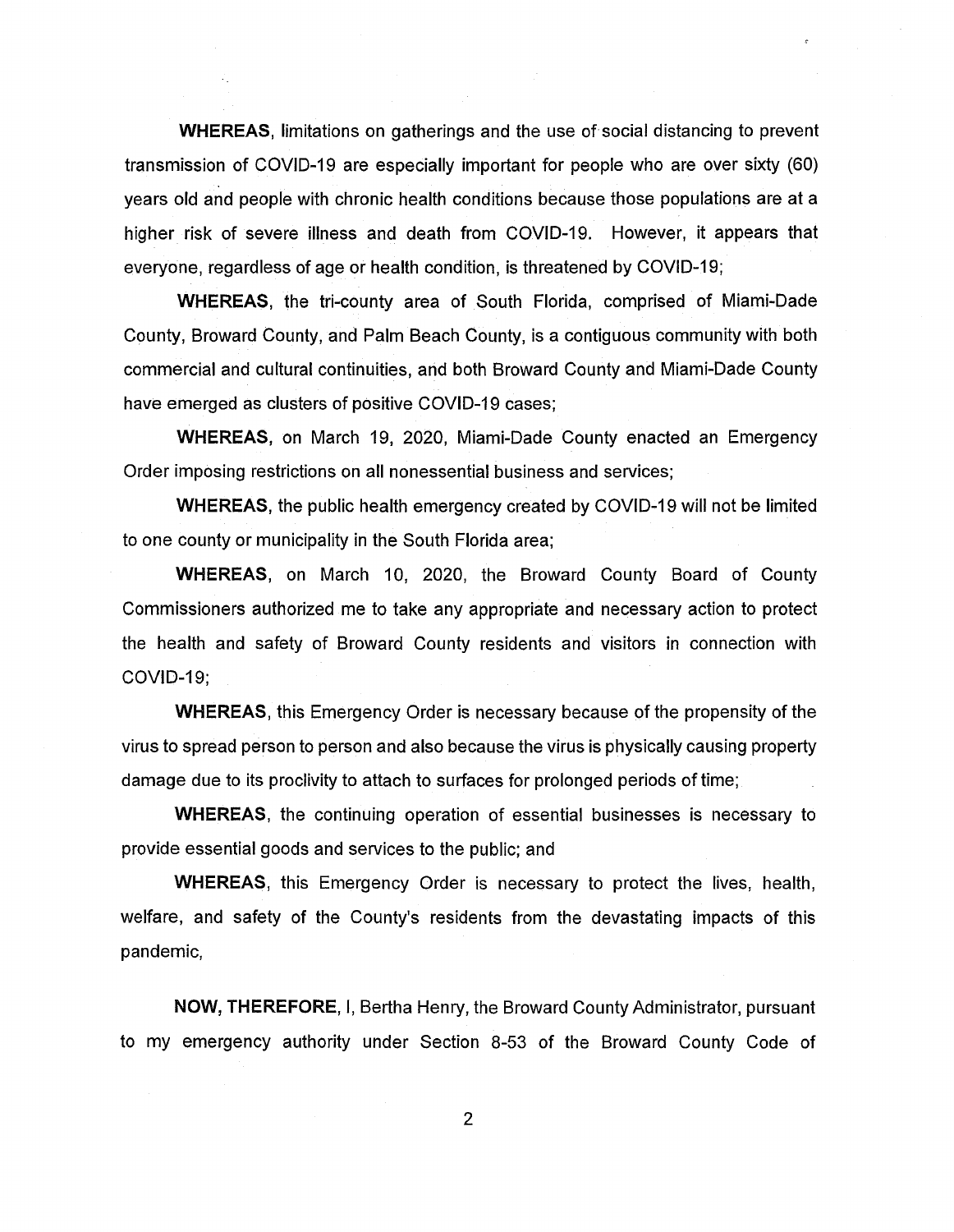Ordinances, as well as the authorities granted to me by the Declaration of Emergency issued by Governor Desantis in Executive Order 20-52, by Chapter 252, Florida Statutes, by the Board of County Commissioners, and by the Broward County Comprehensive Emergency Management Plan, hereby order as follows:

Section 1. This Emergency Order is supplemental and in addition to the Executive Orders issued by Governor Desantis, including Executive Orders 20-70 and 20-71. This Emergency Order applies to incorporated and unincorporated areas within Broward County, but has no application outside of Broward County.

Section 2. All nonessential retail and commercial business locations (meaning all that are not expressly deemed essential as stated in Section 3 below) are ordered closed except to the extent necessary to perform Minimum Basic Operations. "Minimum Basic Operations" means the minimum activities necessary to maintain the value of inventory, preserve plant and equipment condition, ensure security, process payroll and employee benefits, and facilitate employees working remotely, provided such businesses shall practice, and ensure persons interacting with and within such businesses practice, social distancing and all other measures as advised by the CDC.

Section 3. The following retail and commercial businesses are deemed essential and existing retail and commercial business locations of these businesses may remain open, but shall practice, and ensure persons interacting with and within such businesses practice, social distancing and all other measures as advised by the CDC:

a. Except to the extent precluded by the Governor's Executive Order 20-72 or any subsequent Executive Order, healthcare providers and public health operations, including but not limited to: hospitals; doctors' and dentists' offices; urgent care centers, clinics, and rehabilitation facilities; physical therapists; mental health professionals; psychiatrists; therapists; research and laboratory services; blood banks, medical cannabis facilities; medical equipment, devices, and other healthcare manufacturers and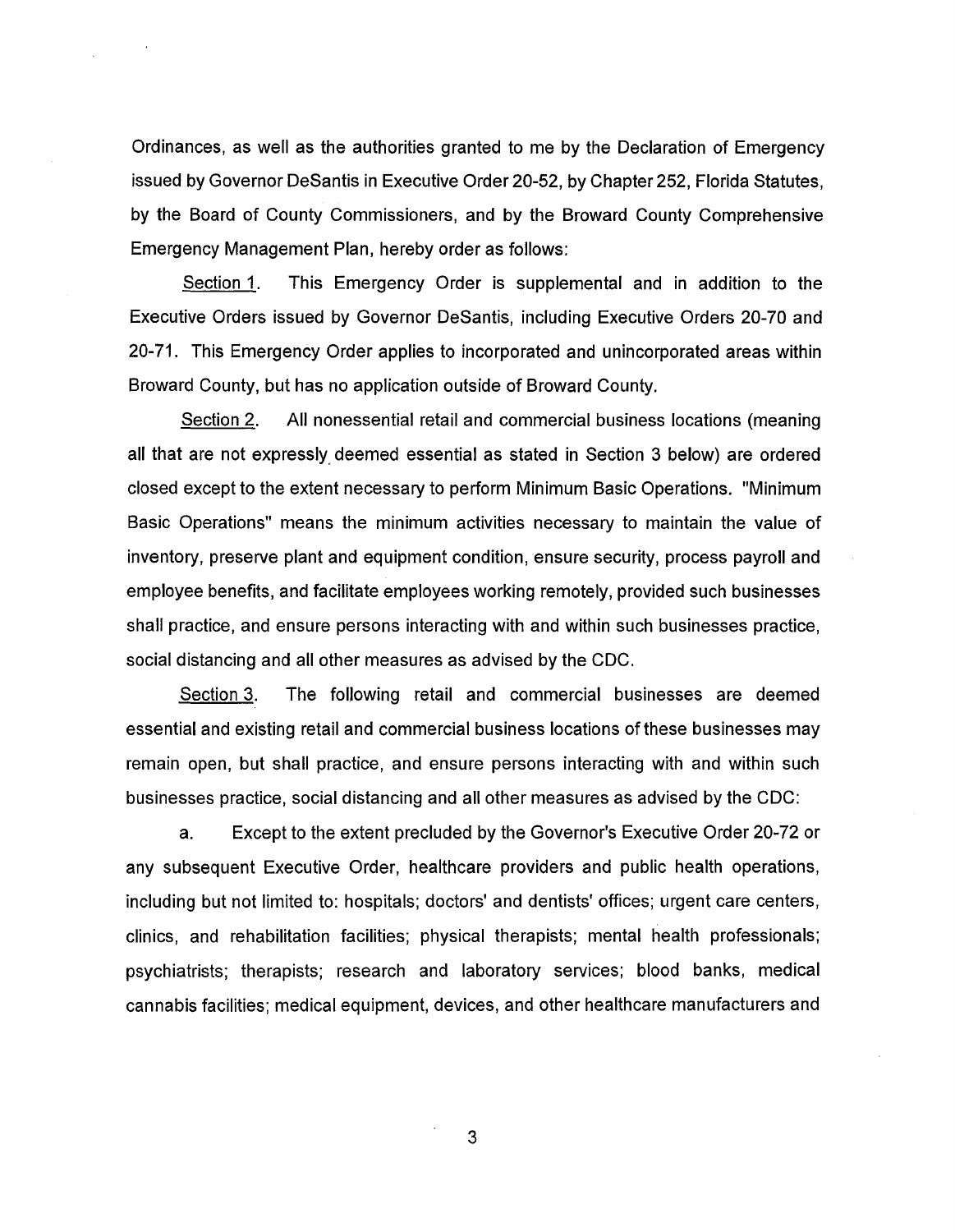suppliers; reproductive health care providers; eye care centers; home healthcare services providers; substance abuse providers; medical transport services; and pharmacies;

b. Grocery stores, farmers' markets, farm and produce stands, supermarkets, food banks, convenience stores, and other establishments primarily engaged in the retail sale of canned food, dry goods, fresh fruits and vegetables, baby products, pet supply, liquor, fresh or frozen meats, fish, and poultry, and any other household consumer products (such as cleaning and personal care products). This authorization to remain open includes stores that sell groceries and also sell other non-grocery products, and products necessary to maintaining the safety, sanitation, and essential operations of residences and other structures;

c. Businesses engaged in food cultivation, including farming, livestock, and fishing;

d. Businesses that provide food, shelter, social services, and other necessities of life for economically disadvantaged or otherwise needy individuals;

e. Newspapers, television, radio, and other media services;

f. Gas stations, new and used automobile dealerships, and auto-supply, auto-repair, and related facilities;

g. Banks and related financial institutions, including insurance firms, but excluding pawn shops;

h. Hardware, gardening, and building material stores;

i. Contractors and other tradesmen, building management and maintenance (including janitorial companies servicing commercial businesses), home security firms, fire and water damage restoration, public adjusters, appliance repair personnel, exterminators, and other service providers who provide services that are necessary to maintaining the safety, sanitation, and essential operation of residences and other structures;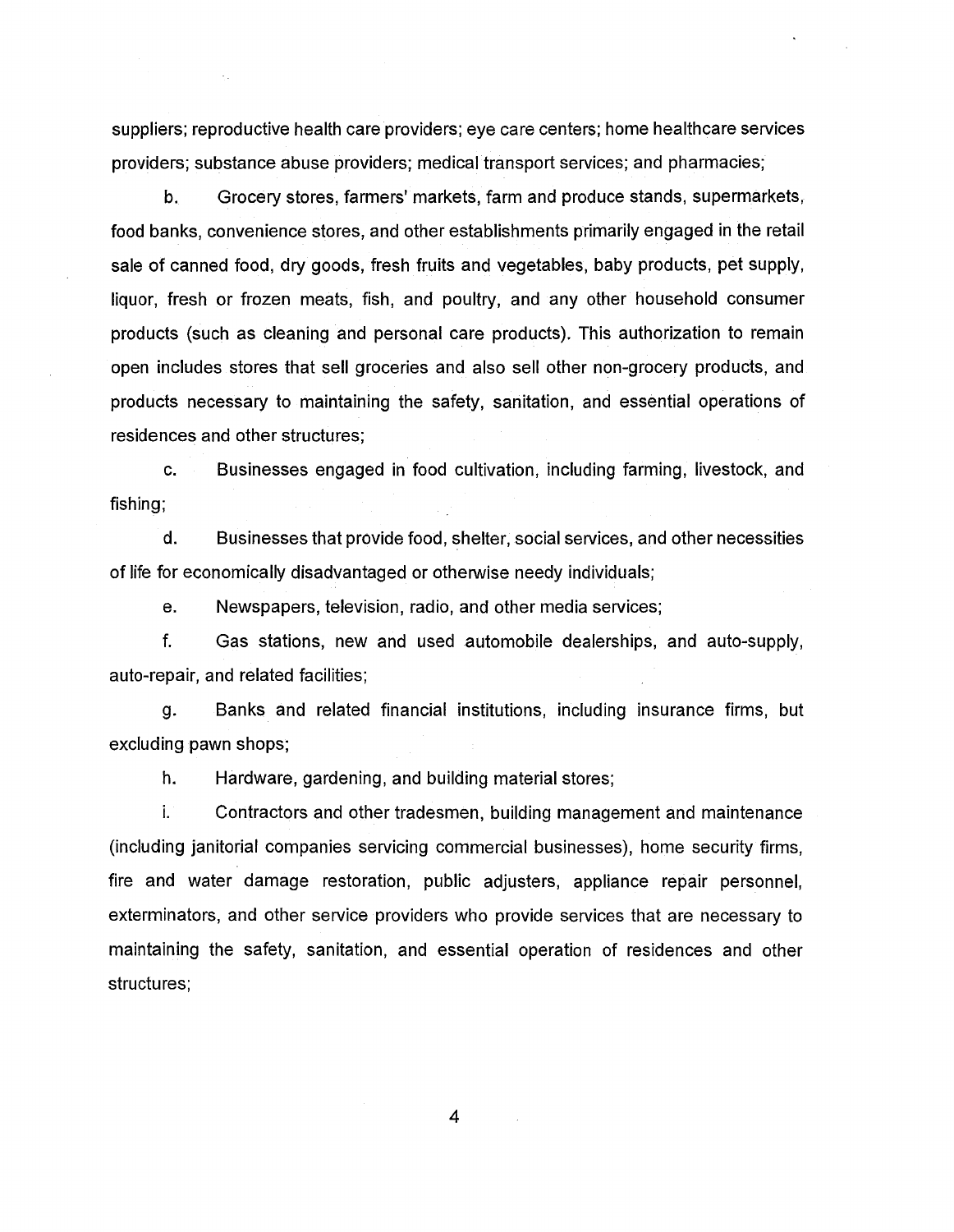j. Businesses primarily providing mailing, logistics, pick-up, and shipping services, including post office boxes;

 $\mathbb{R}^2$ 

k. Private colleges, trade schools, and technical colleges, but only as needed to facilitate online or distance learning, perform critical research, or perform essential functions, and university, college, or technical college residence halls, but only to the extent needed to accommodate students who cannot return to their homes;

I. Laundromats, dry cleaners, and laundry service providers;

m. Restaurants and other facilities that prepare and serve food, but subject to the limitations and requirements of the Governor's Executive Orders 20-68, 20-70, and 20-71. Schools and other entities that typically provide free food services to students or members of the public may continue to do so on the condition that the food is provided to students or members of the public on a pick-up and takeaway basis only. Schools and other entities that provide food services under this exemption shall not permit the food to be eaten at the site where it is provided, or at any other gathering site under their control;

n. Businesses that primarily supply office products needed for people to work from home (but not including businesses that primarily sell or lease furniture);

o. Businesses that primarily supply other essential businesses, as stated in this Emergency Order, with the support or supplies necessary to operate, and which do not interact with the general public, including cybersecurity firms (but not including businesses that primarily sell or lease furniture);

p. Businesses that primarily ship or deliver groceries, food, goods, or services directly to residents;

q. Airlines, taxis, and other private transportation providers providing transportation services via automobile, truck, boat, bus, or train;

r. Businesses engaged in providing home-based care for seniors, adults, or children;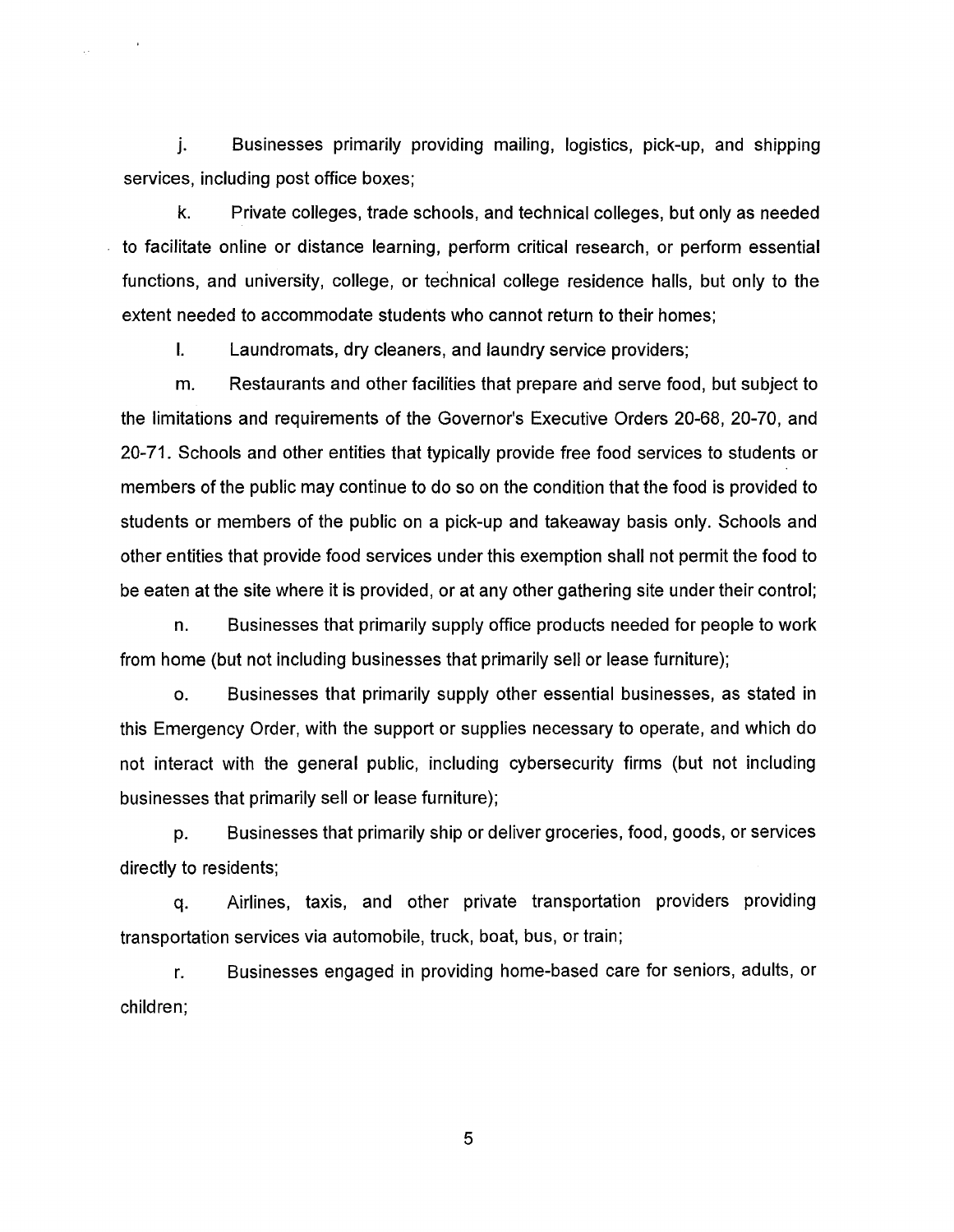s. Assisted living facilities, nursing homes, adult day care centers, and homebased and residential settings for adults, seniors, children, and/or people with disabilities or mental illness;

t. Businesses providing professional services, such as legal or accounting services, to the extent those services are necessary to respond to legally mandated activities and such services cannot be performed as permitted in Section 4 below;

u. Landscape and pool care businesses, including residential landscape and pool care services;

v. Childcare facilities providing services that enable employees exempted in this Emergency Order to work as permitted. To the extent possible, childcare facilities should operate under the following conditions: Childcare must be carried out in stable groups of 10 or fewer (inclusive of childcare providers for the group); children and child care providers shall not change from one group to another; if more than one group of children is cared for at one facility, each group shall be in a separate room. Groups shall not mix or interact with each other. All play equipment used by one group of children must be cleaned and sanitized before use by another group of children. Any child exhibiting symptoms consistent with COVID-19 illness shall not be allowed to stay in the childcare facility;

w. Businesses operating at any airport, seaport, or other government facility, except as provided in the Governor's Executive Order 20-71, which requires all restaurants and food establishments licensed under Chapters 500 and 509 to suspend on-premises food and alcohol consumption, and except as to businesses operating from Broward County facilities as to which separate directives have or will be issued;

x. Logistics providers, including warehouses, trucking, consolidators, fumigators, and handlers;

y. Telecommunications providers, including sales of computer or telecommunications devices and the provision of home telecommunications;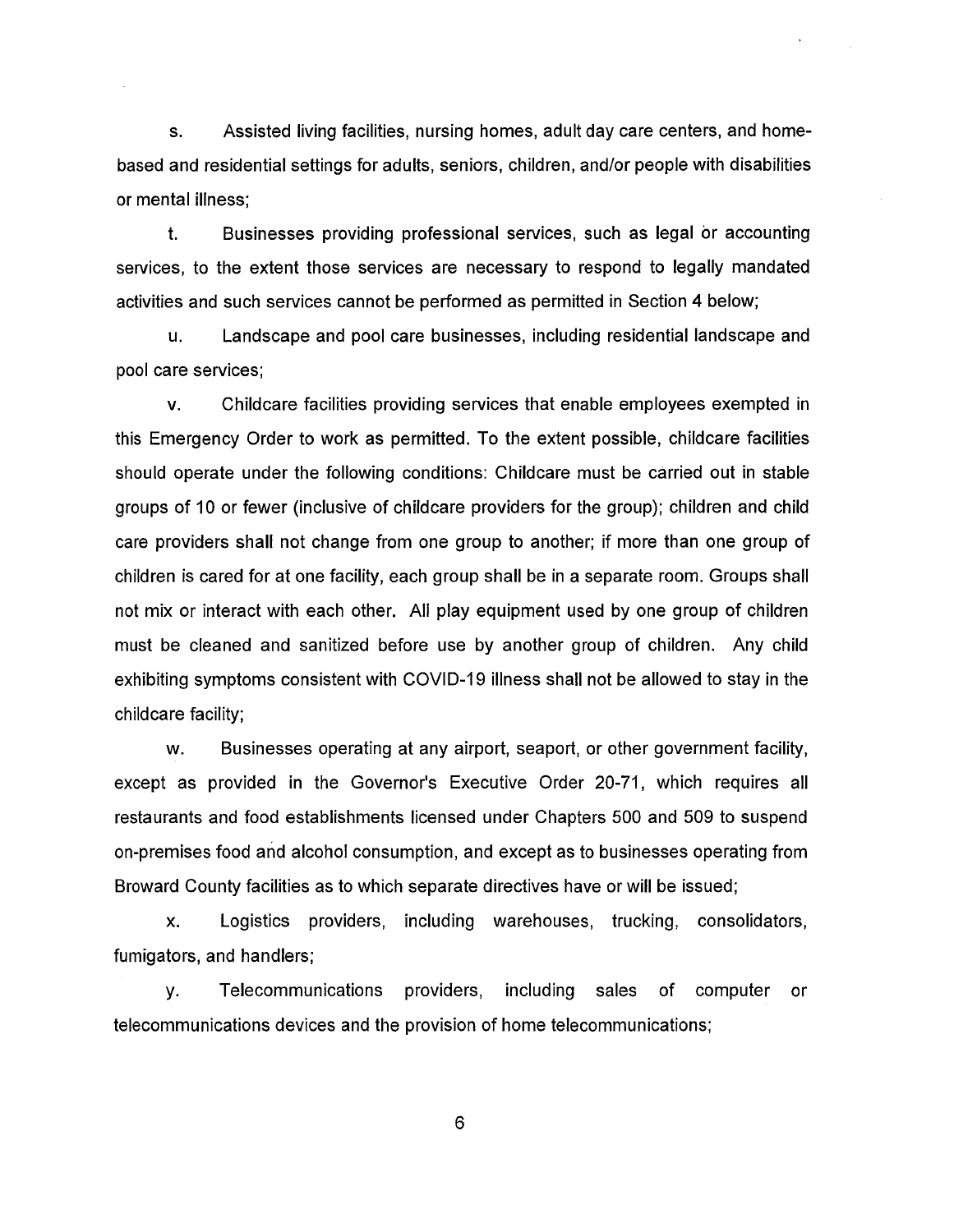z. Businesses engaged in the provision of propane or natural gas;

aa. Businesses engaged in the provision of office space and administrative support necessary to perform any of the above-listed activities;

bb. Open construction sites, irrespective of the type of building;

cc. Businesses providing architectural, engineering, or land surveying services, but only with regard to ongoing construction projects in which construction has already commenced and provided that such businesses operate in full compliance with all measures advised by the CDC regarding social distancing;

dd. Factories, warehouses, manufacturing facilities, bottling plants, or other industrial distribution and supply chain facilities used for essential products and industries for the U.S. domestic market;

ee. Waste management services, including business engaged primarily in the collection and disposal of waste;

ff. Private and municipal marinas and boat launches, docking, fueling, marine supply, and other marina services;

gg. Hotels, motels, other commercial lodging establishments, and temporary vacation rentals, subject to the limitations stated in the Governor's Executive Order 20-70. Hotels, motels, and other commercial lodging establishments shall not accept new reservations for persons other than Essential Lodgers. "Essential Lodgers" are defined as: (1) healthcare professionals; (2) first responders; (3) National Guard members; (4) law enforcement; (5) state or federal government employees; (6) airline crewmembers; (7) patients; (8) patients' families; (9) journalists; (10) others providing direct services in response to COVID-19; (11) displaced residents or visitors; (12) persons utilizing hotels as transitional living arrangements; (13) persons sheltering in hotels due to domestic violence; (14) hotel employees, service providers, and contractors; or (15) individuals who, for any reason, are temporarily unable to reside in their home due to exigent circumstances;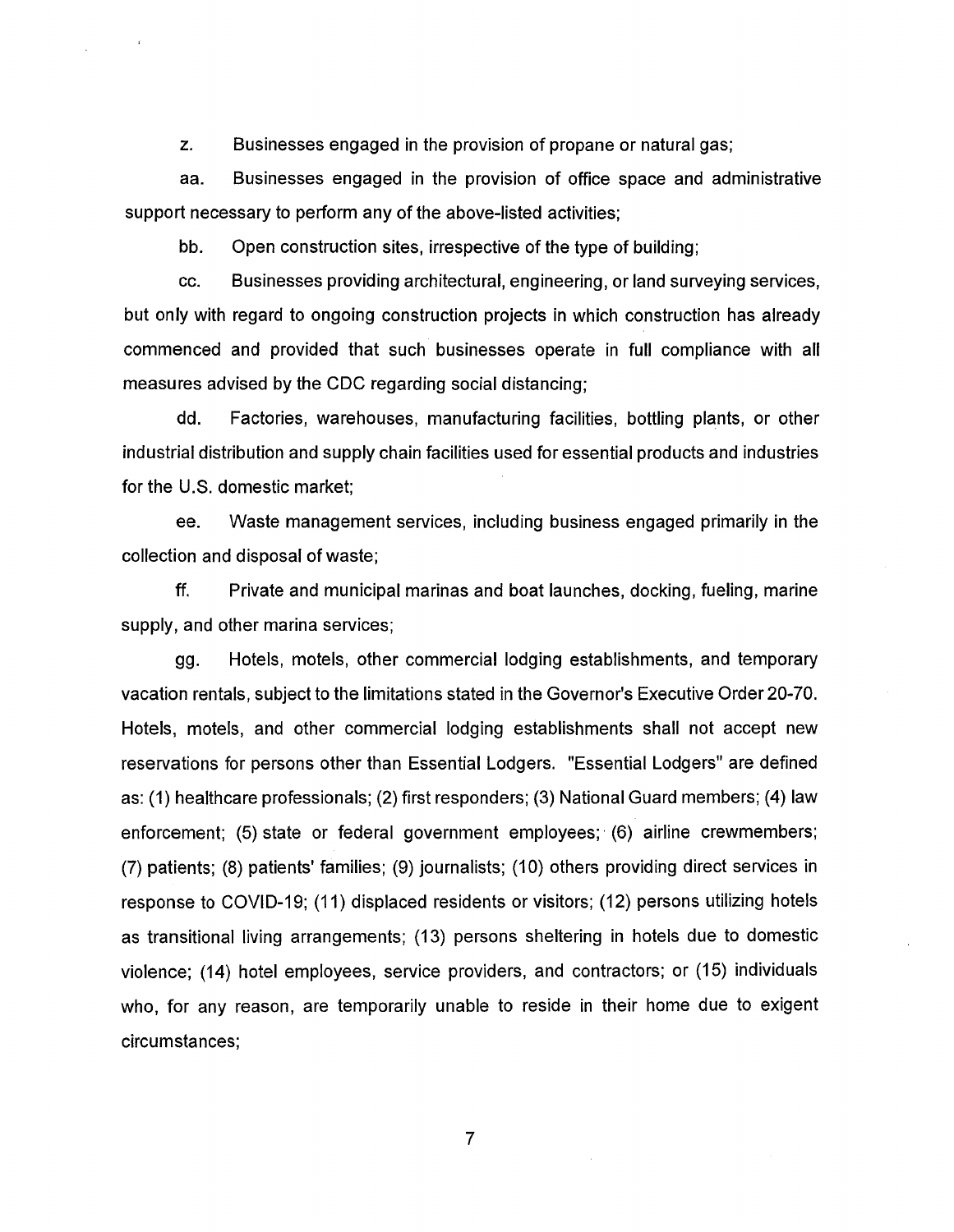hh. Veterinarians and pet boarding facilities;

ii. Mortuaries, funeral homes, and cemeteries including funeral and cremation services;

jj. Firearm and ammunition supply stores;

kk. Businesses providing services to any local, state, or federal government, pursuant to a contract with such government and provided such services relate directly to a governmental response to the COVID-19 crisis;

II. Any business that employs five (5) or fewer persons, including managemenVownership, where the employees do not come in regular contact with the general public in the regular course of business and the business can conduct its business in a manner that complies with the recommended social distancing and other requirements of previous executive orders, except to the extent inconsistent with any Executive Order or regulation issued by the Governor of Florida, the state, or any federal authority;

mm. Electrical production and distribution services; and

nn. Moving, storage, and relocation services.

Section 4. Notwithstanding the foregoing and in addition to any permitted Minimum Basic Operations, all retail and commercial businesses may perform remote work so that a business's employees may interact with each other and/or with customers solely through electronic or telephonic means, and deliver services or products via only electronic means or mailing, shipping, or delivery services;

This order does not affect or limit the operations of Broward County, any public utility, any municipality, the Broward County School District, the North Broward Hospital District, the South Broward Hospital District, any other local government entity in Broward County, or any State or Federal office or facility.

Section 5. This order does not limit the number of persons who may be physically present and performing services on-site related to the operations of an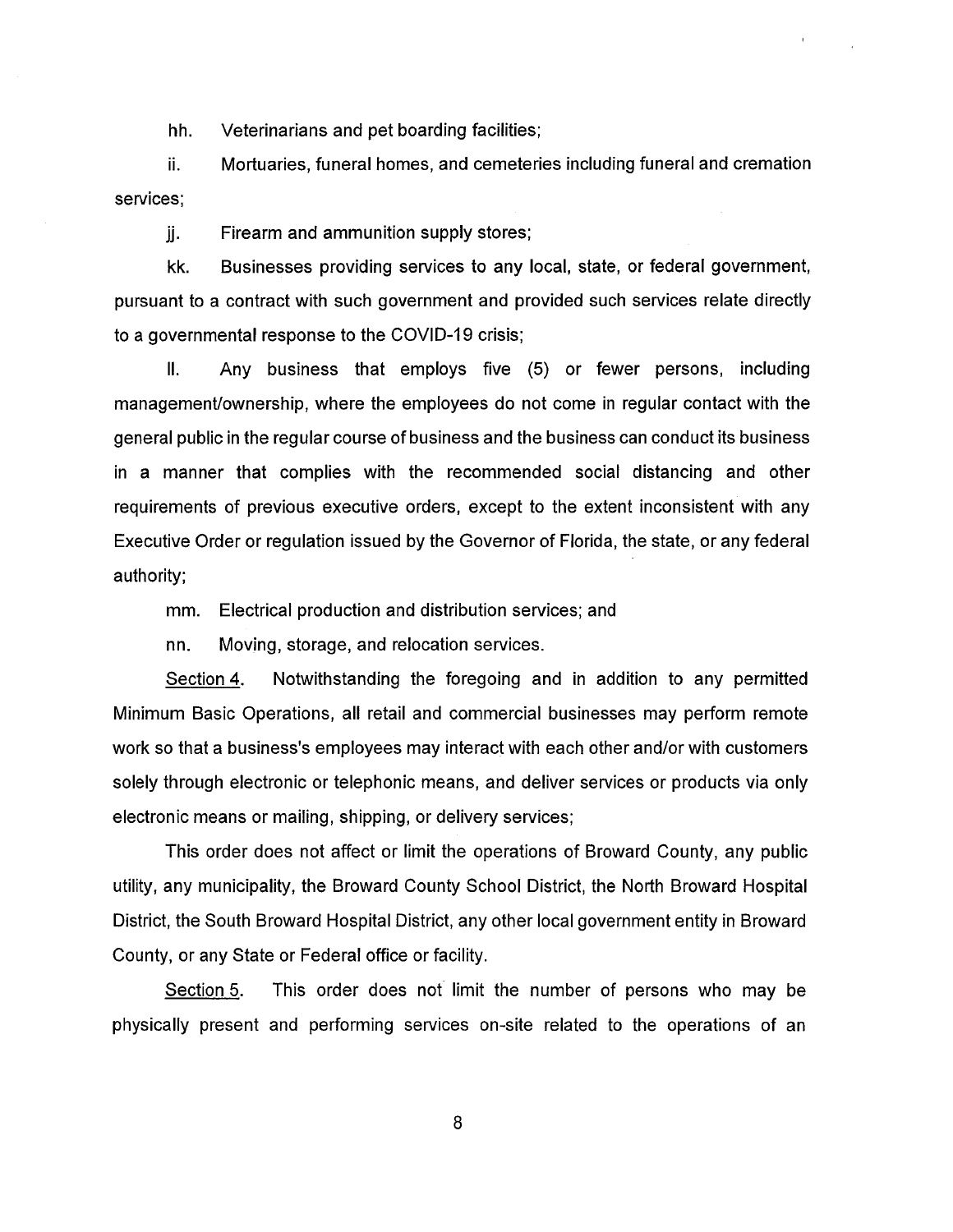essential business except as expressly set forth herein or otherwise governed by any State or Federal order or regulation. All such persons are required to the full extent practicable to operate in full compliance with all measures advised by the CDC including practicing social distancing such as keeping six (6) feet between persons and limiting group size to less than ten (10) people.

Section 6. This order does not limit religious services at any location, but all persons performing or attending religious services are urged to fully comply with all measures advised by the CDC including limiting gatherings to no more than ten (10) people and practicing social distancing of at least six (6) feet between persons.

Section 7. Applicability.

The provisions of this Emergency Order shall serve as minimum standards, and in no way modify any power possessed by municipalities within Broward County to impose more stringent standards within their jurisdictions. This Emergency Order shall apply to retail and commercial businesses based upon their regular course of their business as of March 21, 2020; any change to an entity's scope of business after March 21, 2020, shall not modify the characterization of the entity as essential or nonessential.

Section 8. Severability.

Any provision(s) within this Emergency Order that conflict(s) with any state or federal law or constitutional provision, or conflict(s) with or are superseded by a current or subsequently-issued Executive Order of the Governor or the President of the United States, shall be deemed inapplicable and deemed to be severed from this Emergency Order, with the remainder of the Emergency Order remaining intact and in full force and effect. To the extent application of some or all of the provisions of this Emergency Order is prohibited on the sovereign land of a federally or state recognized sovereign Indian tribe, such application is expressly excluded from this Emergency Order.